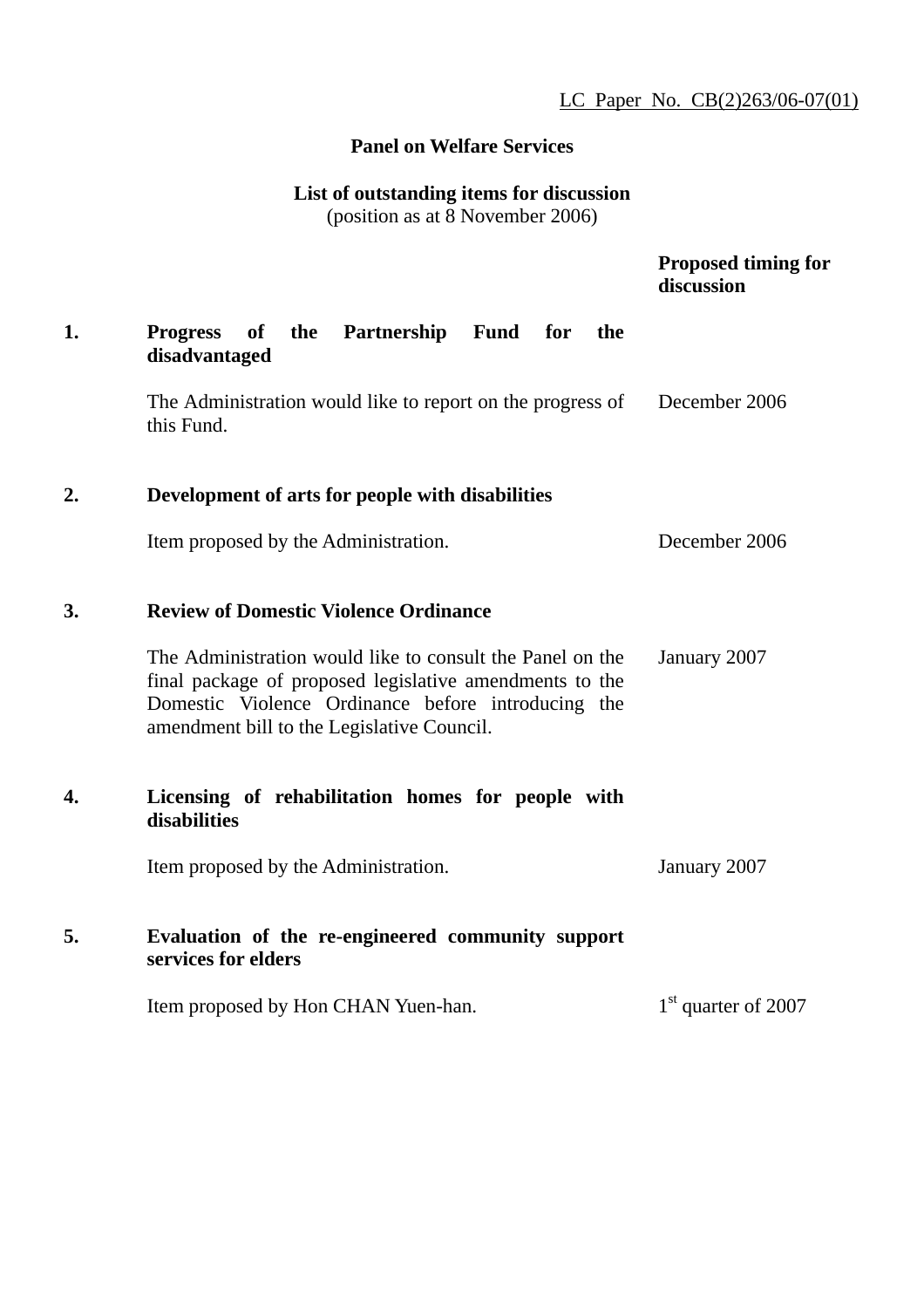#### **Proposed timing for discussion**

#### **6. Child protection**

Discussions were held at the Panel meeting on 29 June 2006. The Panel agreed to follow up the views and recommendations of the members and deputations and a number of reports of the Law Reform Commission relating to child protection.

The Administration was requested to brief members on the details of its proposed death review mechanism for fatal child abuse cases before implementation and the outcome of the review on the pilot Comprehensive Child Development Scheme, both of which are expected to be available in the  $4<sup>th</sup>$  quarter of 2006.

At members' request, the Research and Library Services Division of the Legislative Council Secretariat is conducting a research study on child protection policies and measures in England, Ontario and New South Wales. The research report which will be completed by October/November 2006 and submitted to the Panel for consideration.

1<sup>st</sup> quarter of 2007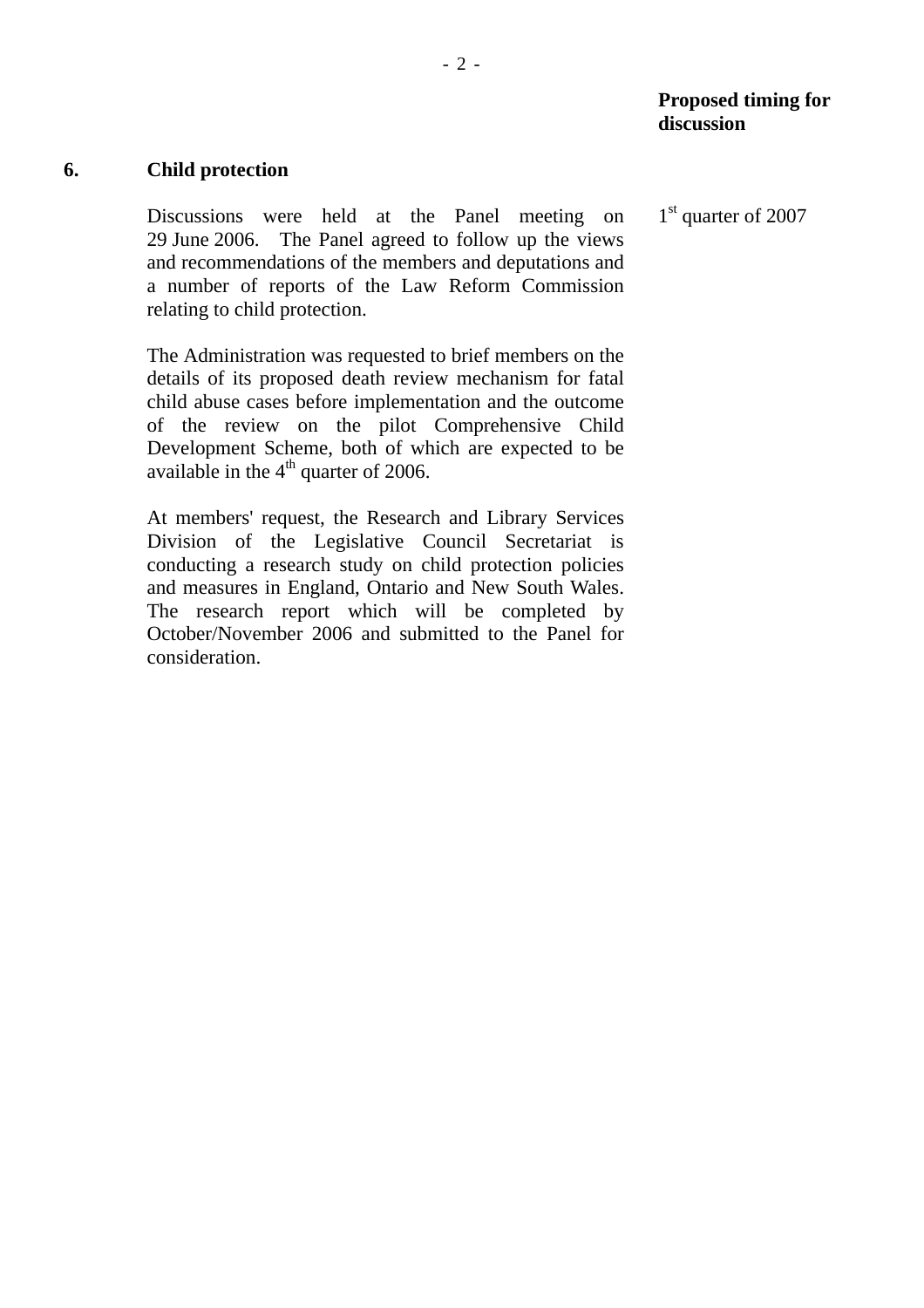#### **7. 2005 Rehabilitation Programme Plan Review**

Item proposed by the Administration.

During the discussion on the concluding observations adopted by the United Nations Committee on Economic, Social and Cultural Rights on the Second Report of the Hong Kong Special Administrative Region under the International Covenant on Economic, Social and Cultural Rights by the Panel on Home Affairs on 21 June 2005, the Equal Opportunities Commission (EOC) recommended that a mental health council should be established to coordinate policy formulation, programme delivery, research and public education in the area of mental health, and to safeguard the rights of people with mental illness.

At the Panel on Home Affairs meeting of 10 March 2006, EOC noted the Government's position that there was no strong need for the establishment of a Mental Health Council. EOC therefore urged the Government to formulate a more comprehensive strategy on mental health in consultation with stakeholders under the current Review of Hong Kong Rehabilitation Programme Plan.

The Rehabilitation Programme Plan Review Working Group did not see the need of setting up a Mental Health Council, but agreed that mental health is an important issue which must be addressed.

The Administration has, in August 2006, set up a Working Group on Mental Health Services to map out the development of future services.

The Panel may wish to follow up the above subject matter when the Administration reverts to the Panel on the review results.

#### **8. A project for residential homes for people with disabilities**

Item proposed by the Administration.  $1<sup>st</sup>$  quarter of 2007

1<sup>st</sup> quarter of 2007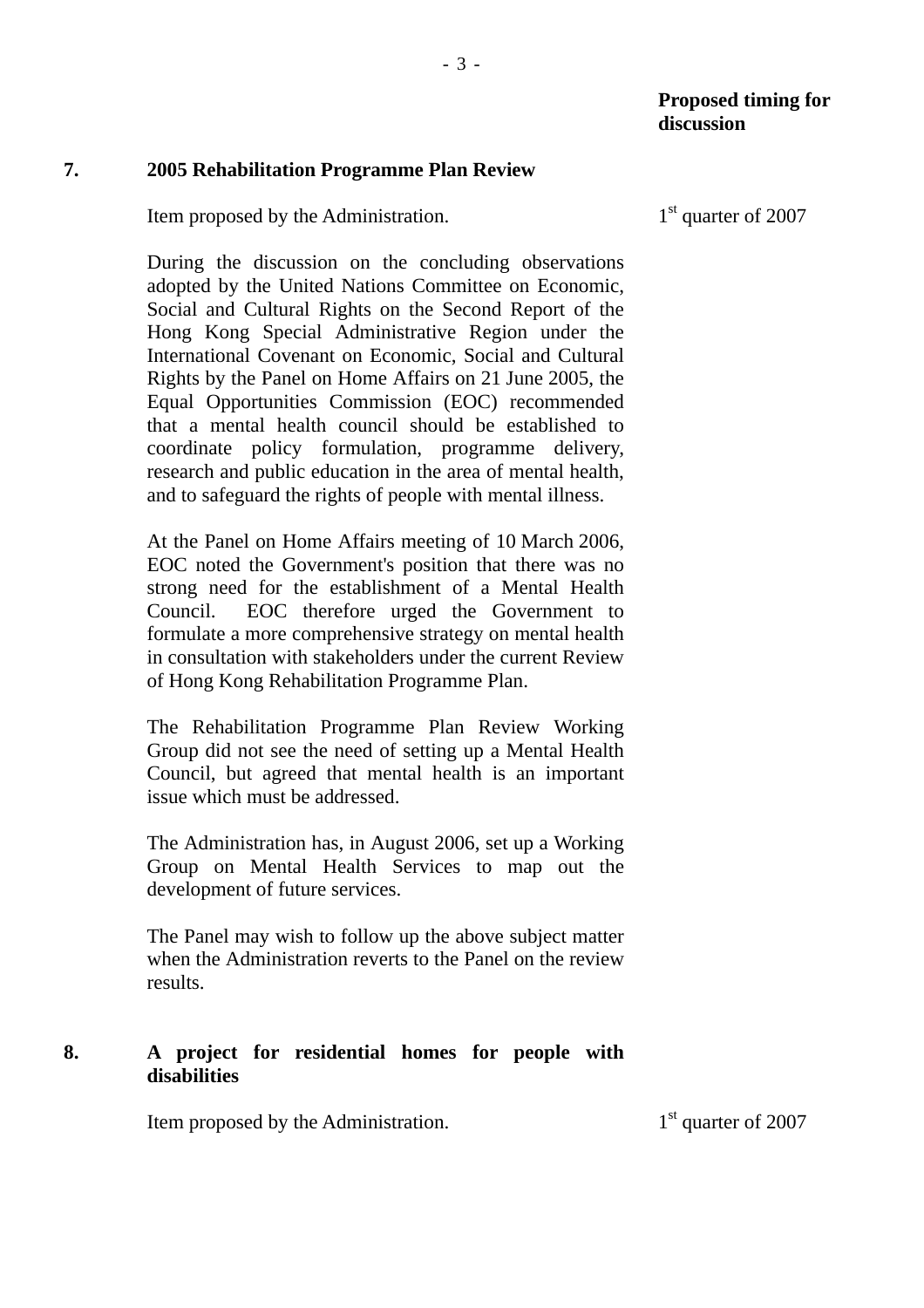#### **Proposed timing for discussion**

# **9. Progress of the Community Investment and Inclusion Fund**

The Administration would like to report on the progress of this Fund. 2<sup>nd</sup> quarter of 2007

#### **10. Infirmary care in non-hospital setting**

The Administration consulted the Panel in December 2004 on a proposal to launch a trial scheme to provide infirmary care places for medically stable elders in a non-hospital setting. In the light of feedback from the Panel and the sector during the consultation process, the Administration is considering the best way to bring forward the proposal. 2<sup>nd</sup> quarter of 2007

# **11. Social security assistance for needy elderly in Hong Kong**

Discussions were held at the Panel meeting on 13 June 2005. The Administration was requested to brief the Panel on its thinking on how better to provide retirement protection to the current and future generation of older persons by the end of the year. 2<sup>nd</sup> quarter of 2007

## **12. Rehab buses for disabled persons**

Referred for follow-up by the Panel at a special meeting of the Finance Committee held on 13 April 2005. 2<sup>nd</sup> quarter of 2007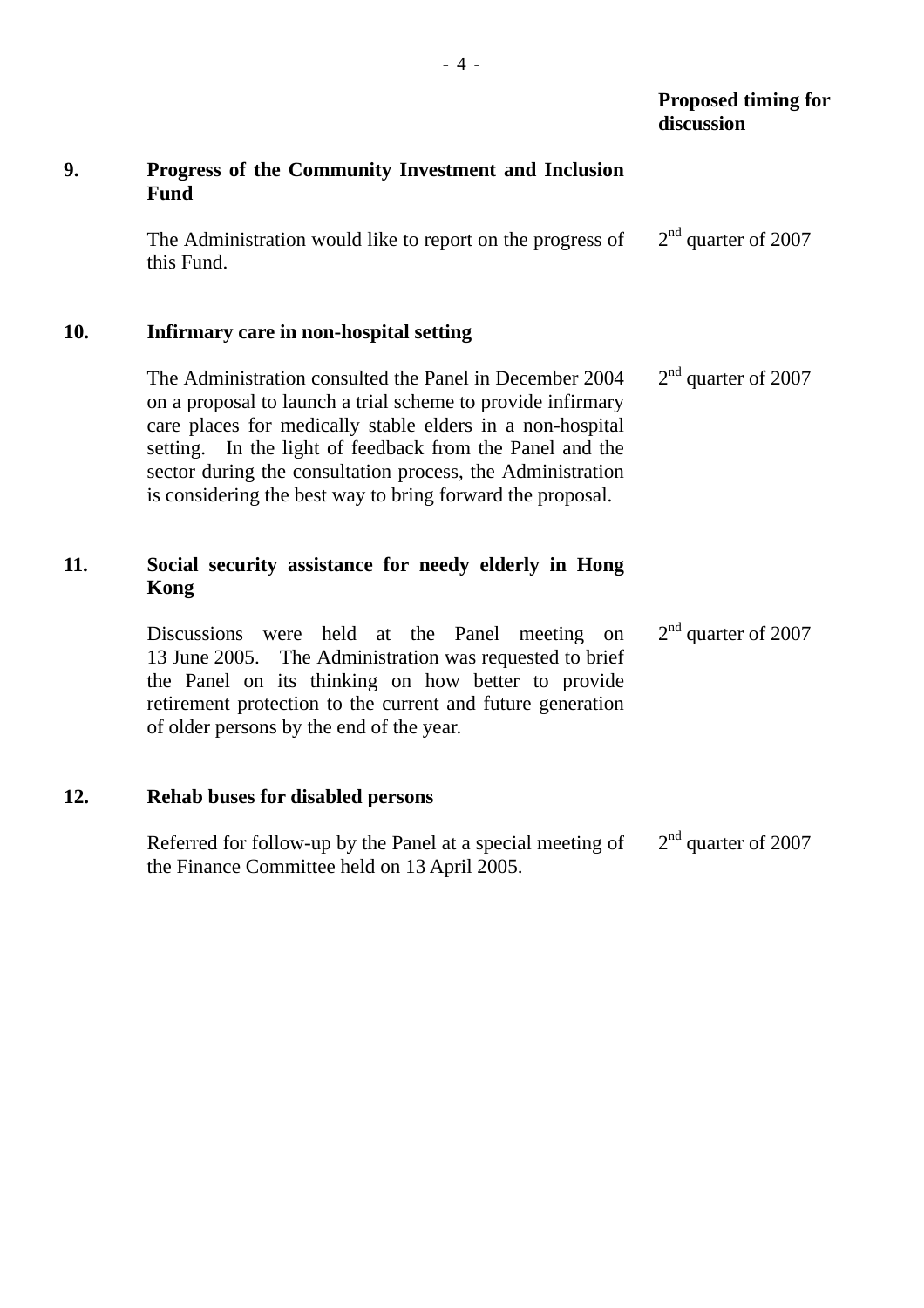#### **13. Report of the Subcommittee on Guardianship and Custody of the Law Reform Commission**

At the meeting held on 11 March 2002, members agreed that the Administration should brief the Panel on the above report when it became available. 2<sup>nd</sup> quarter of 2007

The Report on Custody and Access by the Subcommittee on Guardianship and Custody of the Law Reform Commission was released on 7 March 2005. The Administration is studying the recommendations carefully and will consider how to take forward the relevant recommendations together with the recommendations made in the other two earlier reports, namely, the Report on Guardianship of Children and Report on International Parental Child Abduction.

## **14. Latest situation on the implementation of review of family services**

Item proposed by Hon Albert CHAN at the Panel meeting on 12 October 2004. 3<sup>rd</sup> quarter of 2007

The Administration has advised that transformation of all existing Family Services Centres/counselling units into 61 Integrated Family Services Centres was completed in March 2005. A review on the implementation of the aforesaid transformation would take place after one year.

#### **15. Subsidy arrangements for residential care services for frail elders**

The Administration aims to report progress on the work relating to the feasibility of developing the proposed Fee Assistance Scheme for residential care services for frail elders, taking into account the suggestion of establishing a separate financial assistance scheme for elders and other views expressed by members on the matter on 12 May 2003. To be decided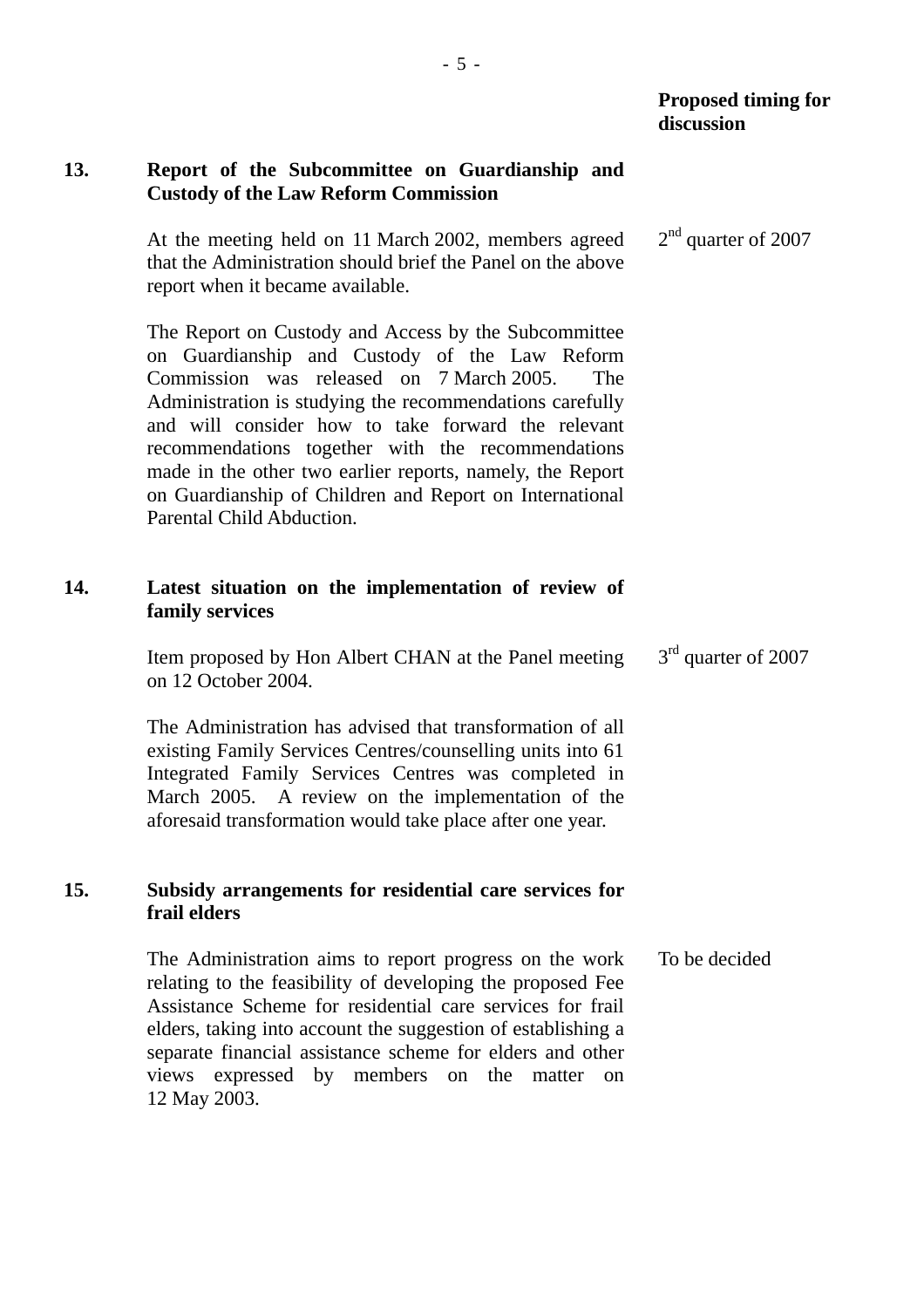#### **16. Establishing formal arrangements on adoption with the Mainland**

At the request of the Bills Committee on Adoption (Amendment) Bill 2003, the Administration undertook to study the need to establish formal arrangements on adoption with the Mainland and consult the relevant Panels in due course. To be decided

The Administration has raised this with the Ministry of Civil Affairs (MCA). The Central People's Government (CPG) has already put in place legislation and mechanism to handle adoption of Mainland children by Hong Kong people. As regards adoption of children in Hong Kong by Mainlanders, the CPG does not see an urgent need for it at the moment because there is little demand, according to the MCA. The CPG may however consider adoption by close relatives on a case-by-case basis. The Administration will continue to liaise with the CPG.

**17. Incorporating the posts of programme assistant, youth ambassador, peer counsellor and other similar temporary frontline posts into the staff establishment of the subvented organisations providing welfare services** 

> The Panel was requested by Duty Roster Members to follow up the matter with the Administration. To be decided

The Administration's position on the issue had been sent to the Panel vide LC Paper No. CB(2)1022/04-05(01) on 8 March 2005 (Chinese version only).

The Panel on Manpower was briefed on the Administration's proposal to retain the existing 11 600 temporary jobs in the public sector, including 3 836 jobs in the Social Welfare Department, at its meeting on 19 January 2006.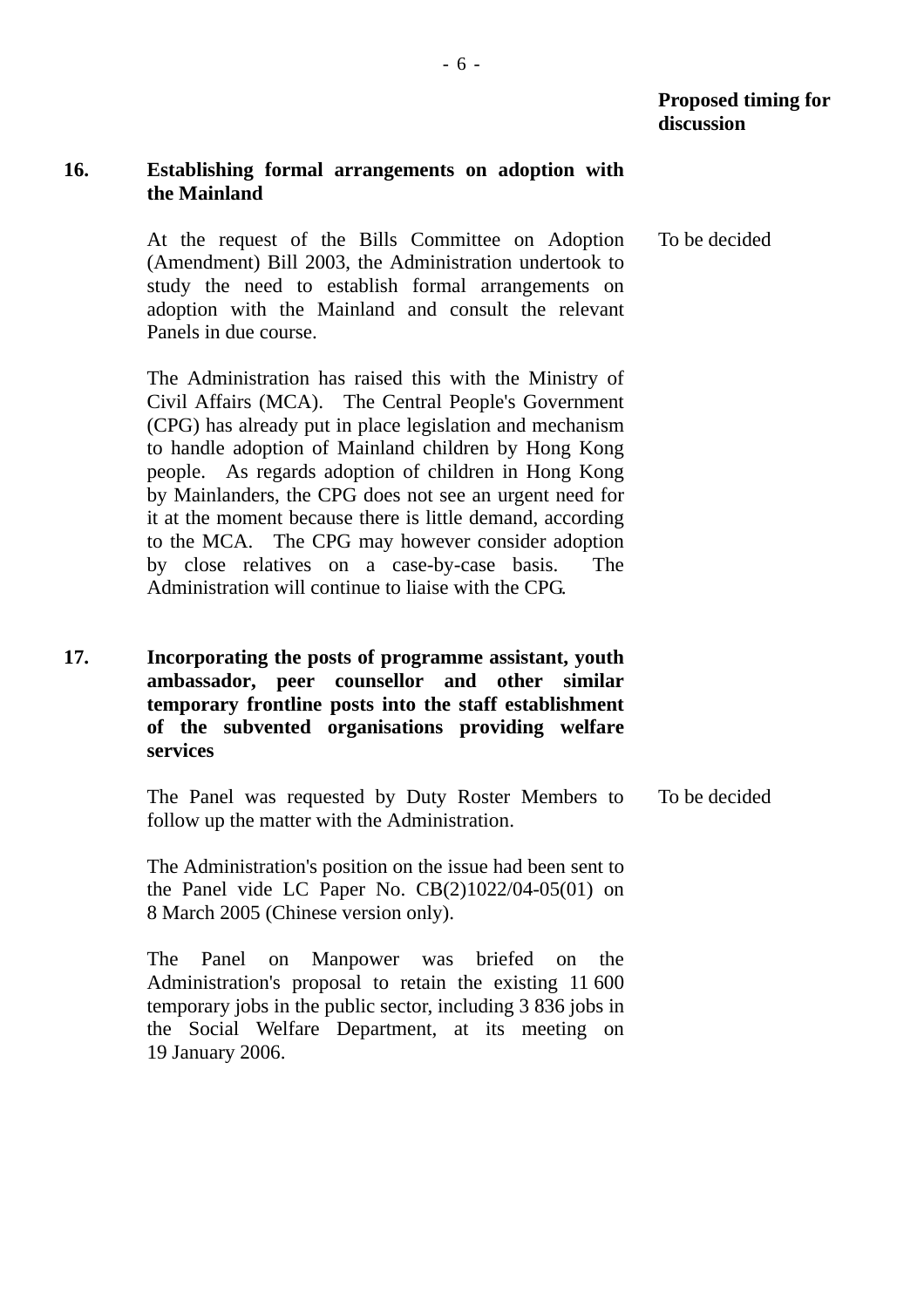|     |                                                                                                                                                                                                                                                                                                                                                                                                                                                                                                                                                       | Proposed timing for<br>discussion |
|-----|-------------------------------------------------------------------------------------------------------------------------------------------------------------------------------------------------------------------------------------------------------------------------------------------------------------------------------------------------------------------------------------------------------------------------------------------------------------------------------------------------------------------------------------------------------|-----------------------------------|
| 18. | Setting up of a refuge centre for abused men                                                                                                                                                                                                                                                                                                                                                                                                                                                                                                          |                                   |
|     | Referred for follow-up by Duty Roster Members following<br>their meeting with a deputation on 13 June 2005.                                                                                                                                                                                                                                                                                                                                                                                                                                           | To be decided                     |
| 19. | Developing strategy and measures to promote a<br>self/mutual help culture in the community                                                                                                                                                                                                                                                                                                                                                                                                                                                            |                                   |
|     | Item proposed by Hon Mrs Sophie LEUNG.                                                                                                                                                                                                                                                                                                                                                                                                                                                                                                                | To be decided                     |
| 20. | Services for victims of family violence to be provided<br>by the new Multi-purpose Crisis Intervention and<br><b>Support Centre</b>                                                                                                                                                                                                                                                                                                                                                                                                                   |                                   |
|     | At its meeting on 31 July 2006, the Subcommittee on<br>Strategy and Measures to Tackle Family Violence passed a<br>motion urging the Administration to conduct further<br>consultation on the proposed new service model for<br>victims of sexual violence and to suspend the bidding<br>procedure for operating the new Multi-purpose Crisis<br>Intervention and Support Centre in August 2006.<br>The<br>Subcommittee agreed at its meeting on 20 September 2006<br>that the Panel be requested to follow up the matter with the<br>Administration. | To be decided                     |
| 21. | <b>Retirement protection</b>                                                                                                                                                                                                                                                                                                                                                                                                                                                                                                                          |                                   |
|     | Item proposed by Dr Hon Fernando CHEUNG.                                                                                                                                                                                                                                                                                                                                                                                                                                                                                                              | To be decided                     |
| 22. | <b>Charitable fund-raising activities</b>                                                                                                                                                                                                                                                                                                                                                                                                                                                                                                             |                                   |
|     | The Administration's paper on enhancing the monitoring<br>of charitable fund-raising activities was discussed at the<br>Panel meeting on 19 July 2004. Members agreed that the<br>proposal of regulating funding-raising activities by mail<br>should be followed up by the new Panel in the next<br>legislative session.                                                                                                                                                                                                                             | To be decided                     |
|     | The Reference Guide on Best Practices for Charitable<br>Fund-raising Activities has been promulgated<br>in<br>November 2004.                                                                                                                                                                                                                                                                                                                                                                                                                          |                                   |